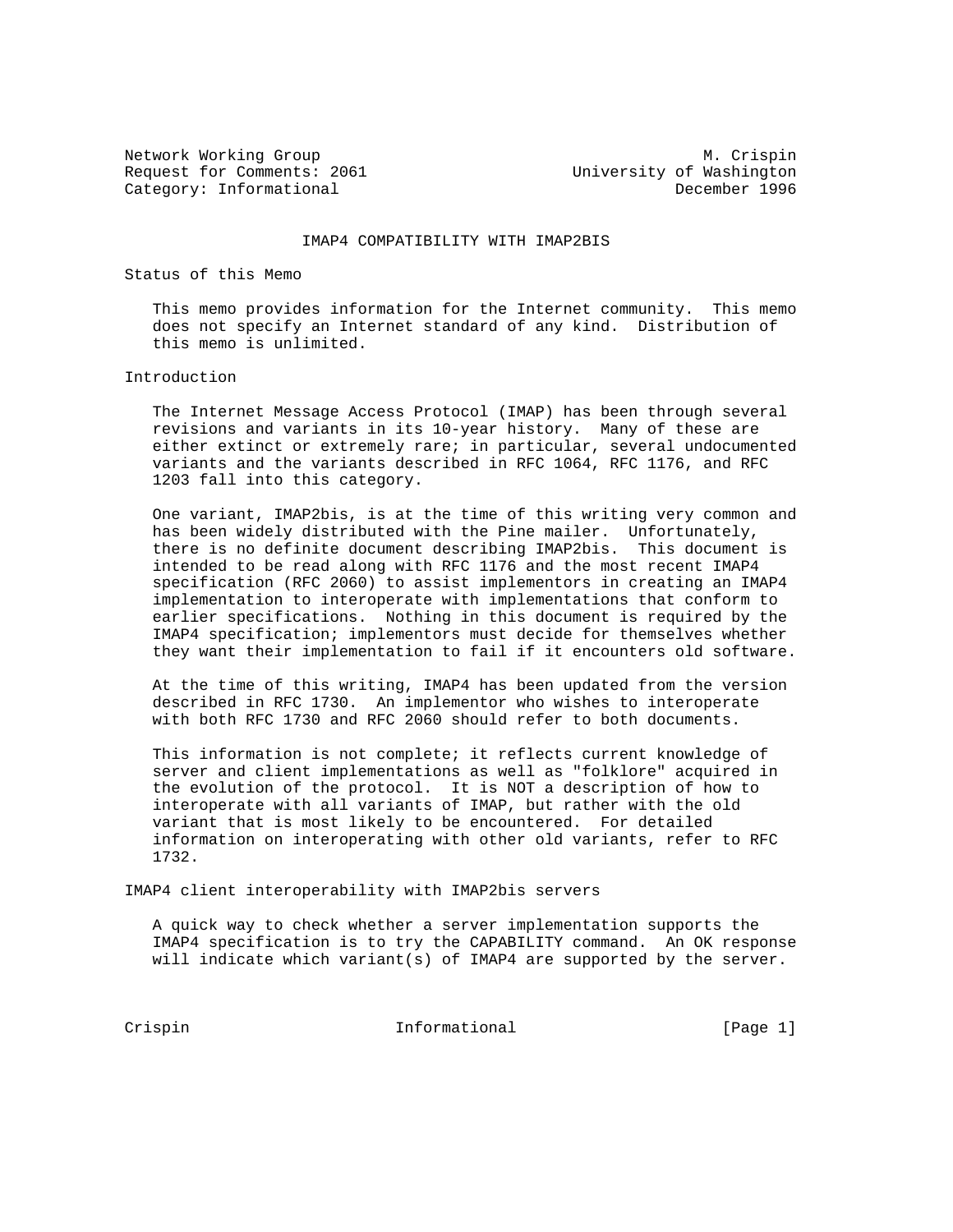RFC 2061 **IMAP4** Compatibility December 1996

 If the client does not find any of its known variant in the response, it should treat the server as IMAP2bis. A BAD response indicates an IMAP2bis or older server.

 Most IMAP4 facilities are in IMAP2bis. The following exceptions exist:

 CAPABILITY command The absense of this command indicates IMAP2bis (or older).

 AUTHENTICATE command. Use the LOGIN command.

 LSUB, SUBSCRIBE, and UNSUBSCRIBE commands No direct functional equivalent. IMAP2bis had a concept called "bboards" which is not in IMAP4. RFC 1176 supported these with the BBOARD and FIND BBOARDS commands. IMAP2bis augmented these with the FIND ALL.BBOARDS, SUBSCRIBE BBOARD, and UNSUBSCRIBE BBOARD commands. It is recommended that none of these commands be implemented in new software, including servers that support old clients.

- LIST command Use the command FIND ALL.MAILBOXES, which has a similar syn tax and response to the FIND MAILBOXES command described in RFC 1176. The FIND MAILBOXES command is unlikely to produce useful information.
- \* in a sequence Use the number of messages in the mailbox from the EXISTS unsolicited response.
- SEARCH extensions (character set, additional criteria) Reformulate the search request using only the RFC 1176 syn tax. This may entail doing multiple searches to achieve the desired results.

 BODYSTRUCTURE fetch data item Use the non-extensible BODY data item.

 body sections HEADER, TEXT, MIME, HEADER.FIELDS, HEADER.FIELDS.NOT Use body section numbers only.

 BODY.PEEK[section] Use BODY[section] and manually clear the \Seen flag as necessary.

Crispin 1nformational [Page 2]